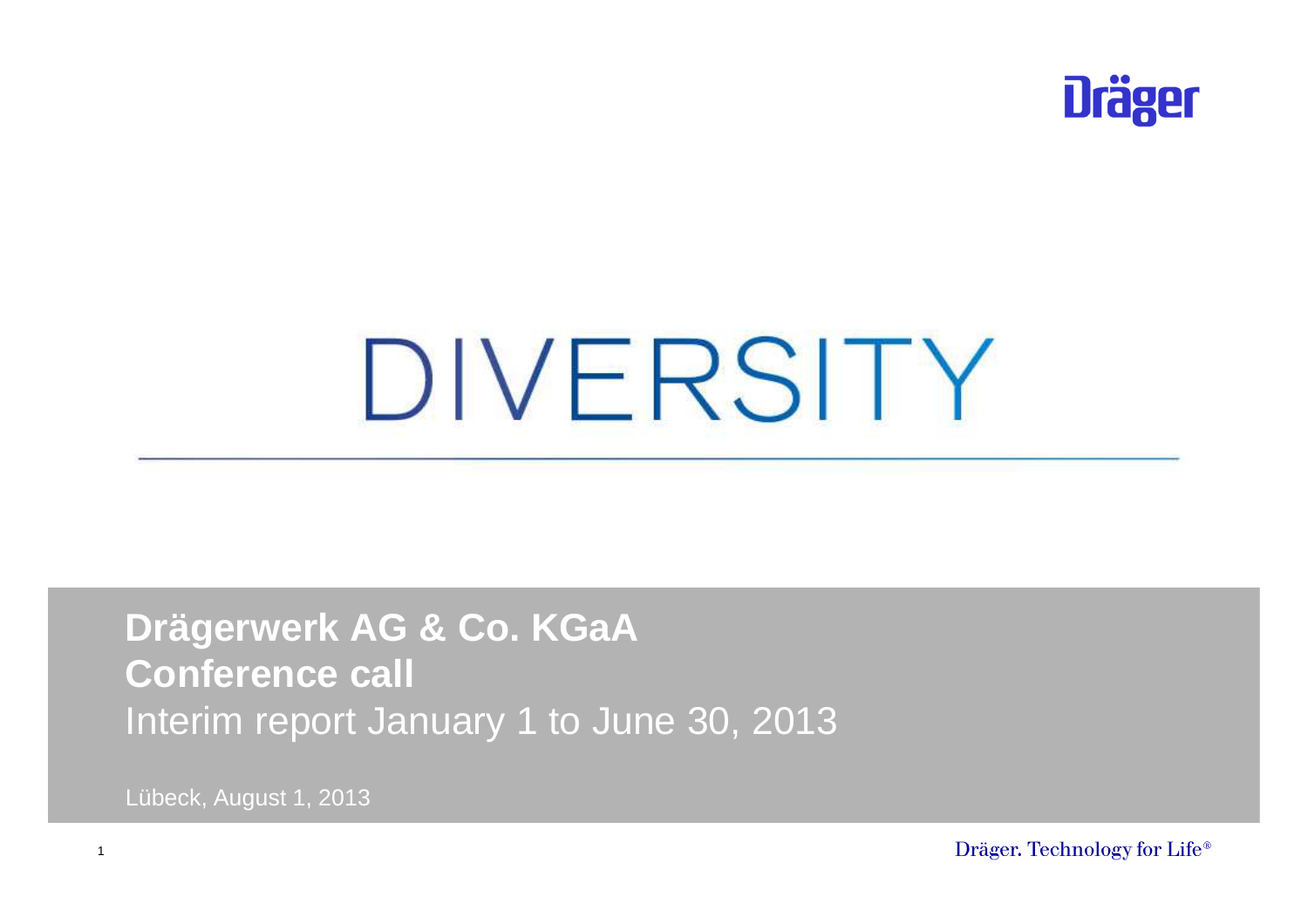

This presentation does not constitute an offer of securities for sale or a solicitation of an offer to purchase any securities. No money, securities or other consideration is being solicited by this presentation.

This presentation contains forward-looking statements regarding the future development of the Dräger Group. These forward-looking statements are based on the current expectations, presumptions, and forecasts of the Executive Board as well as the information available to it to date,and have been made to the best of its knowledge and belief. No guarantee or liability for the occurrence of the future developments and results specified can be assumed in respect of such forward-looking statements. Rather, the future developments and results are dependent on a number of factors; they entail risks and uncertainties beyond our control and are based on assumptions which could prove to be incorrect. Notwithstanding any legal requirements to adjust forecasts, we assume no obligation to update the forward-looking statements contained in this presentation.

Interim financial reports as well as preliminaries are not audited.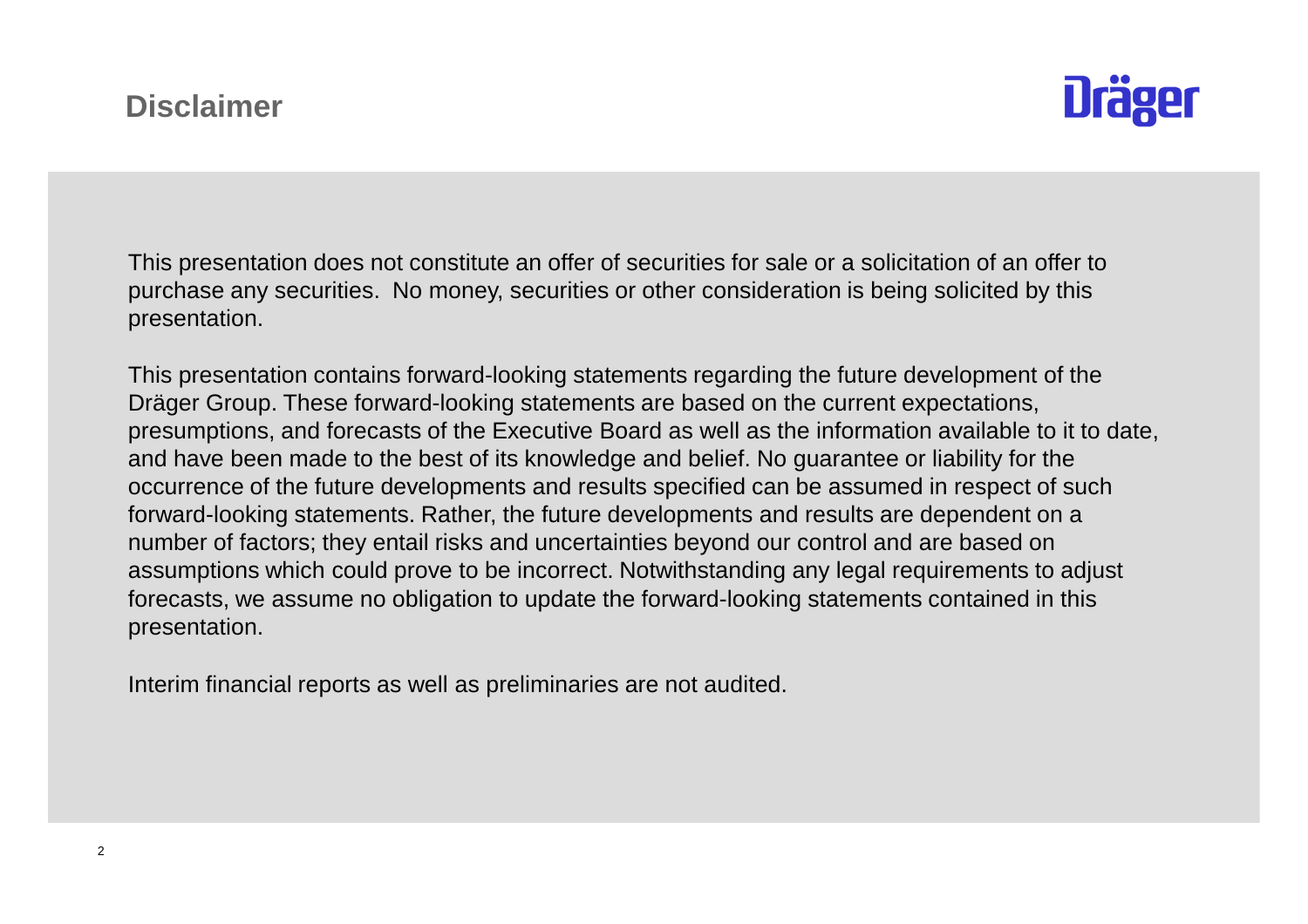#### **Content**



- 1. Highlights Q2 2013
- 2. Financials and Outlook
- 3. Appendix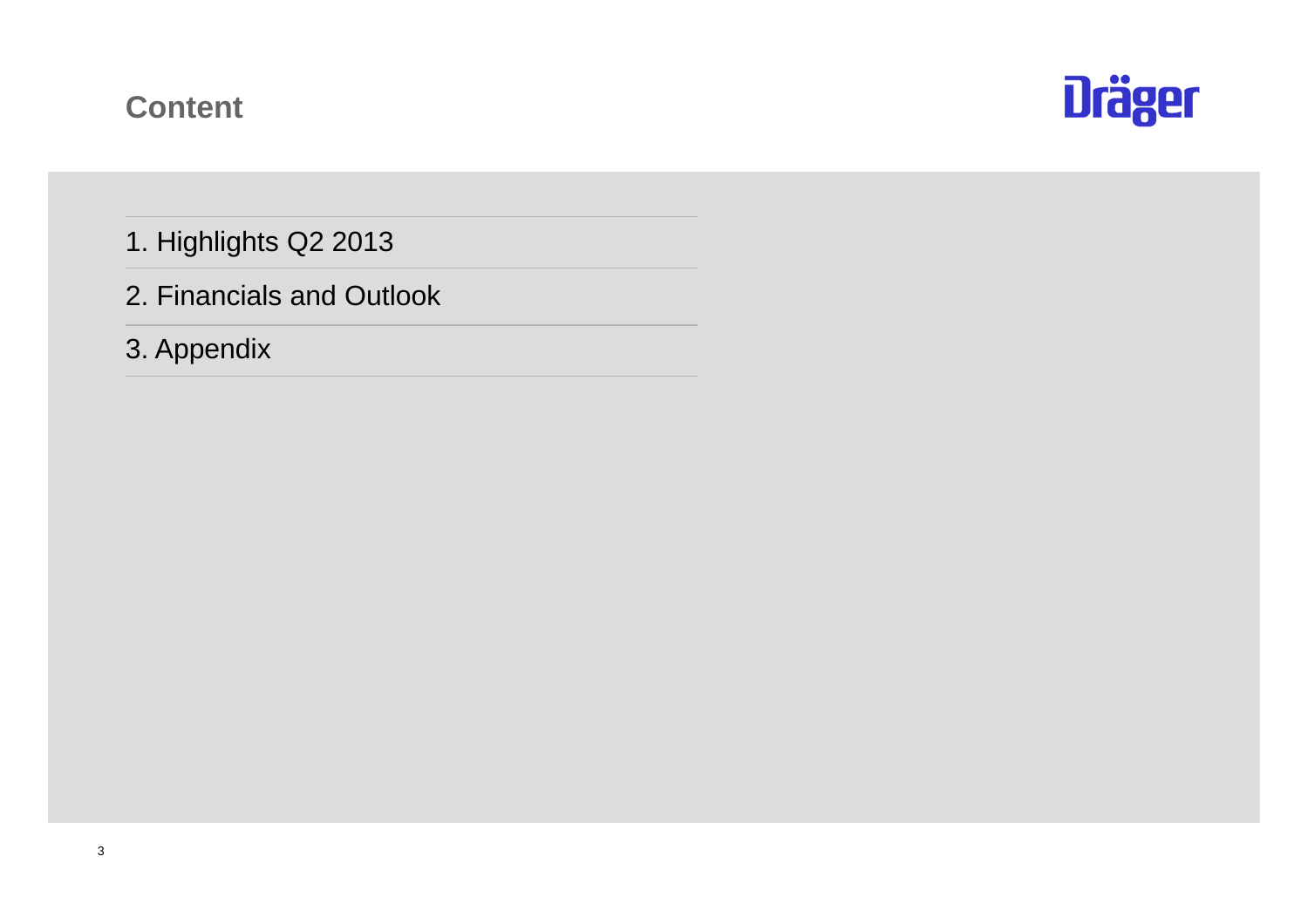

- ٠ Good organic sales development, but order entry lagging behind
- ٠ Similar demand structure as in Q1: healthy demand for Anesthesia, Monitoring, Hospital Consumables & Accessories; weaker demand in WorkplaceInfrastructure and Engineered Solutions
- ٠ Over-proportional expense growth, EBIT-margin at 7.0%
- ٠ Full year guidance confirmed
- $\blacksquare$ Successful milestone in ERP program
- $\blacksquare$  Update on products:
	- M540 "standalone" update
	- Bodyguard 1500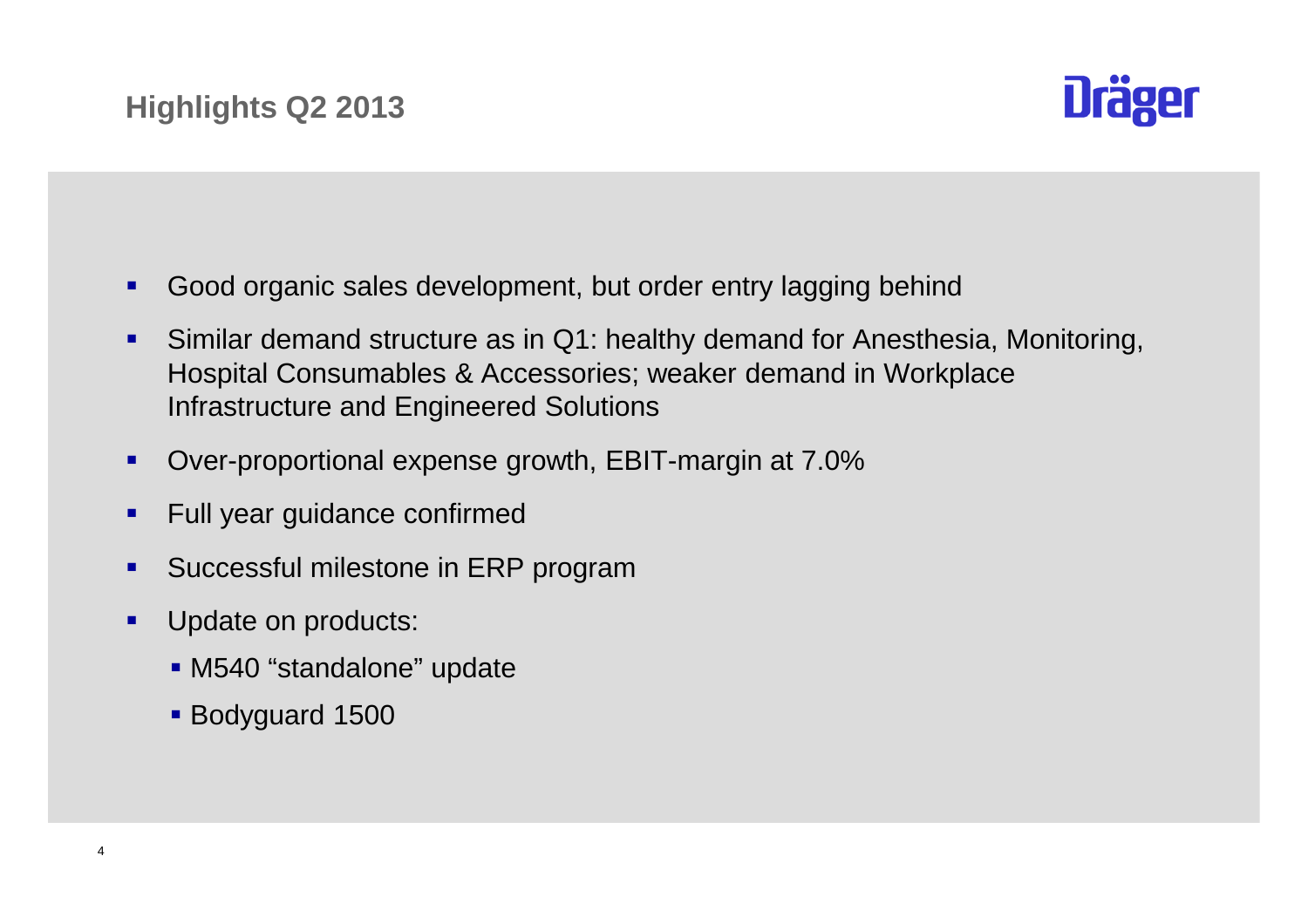

|                                | Q2 2012            | Q2 2013            | Change        | 6M 2012            | 6M 2013            | Change        |
|--------------------------------|--------------------|--------------------|---------------|--------------------|--------------------|---------------|
|                                | $\epsilon$ million | $\epsilon$ million | $\frac{0}{0}$ | $\epsilon$ million | $\epsilon$ million | $\frac{0}{0}$ |
| Order intake                   | 588.4              | 588.5              | $0.0^{1}$     | 1,139.3            | 1,159.8            | $+1.81$       |
| Order on hand                  |                    |                    |               | 524.5              | 533.7              | $+1.81$       |
| Net sales                      | 543.4              | 566.8              | $+4.31$       | 1,072.7            | 1,100.6            | $+2.61$       |
| <b>Gross margin</b>            | 50.2 %             | 48.7 %             |               | 50.1 %             | 49.7 %             |               |
| <b>EBIT</b>                    | 47.0               | 39.4               | $-16.0$       | 93.7               | 79.2               | $-15.4$       |
| <b>EBIT</b> margin             | 8.6 %              | 7.0%               |               | 8.7%               | 7.2%               |               |
| Income taxes                   | 12.0               | $-10.3$            | $-14.2$       | 23.5               | 21.0               | $-10.6$       |
| <b>Tax rate</b>                | 30.2 %             | 31.1%              |               | 30.6 %             | 31.6%              |               |
| Earnings after<br>income taxes | 27.7               | 23.0               | $-17.1$       | 53.2               | 45.6               | $-14.3$       |
| <b>DVA</b>                     |                    |                    |               | 133.4              | 132.9              | $-0.4$        |

<sup>1</sup> Currency adjusted:

Q2 2013: order intake +2.1 %, net sales +6.5 % 6M 2013: order intake +3.2 %, orders on hand +4.1 %, net sales +4.2 %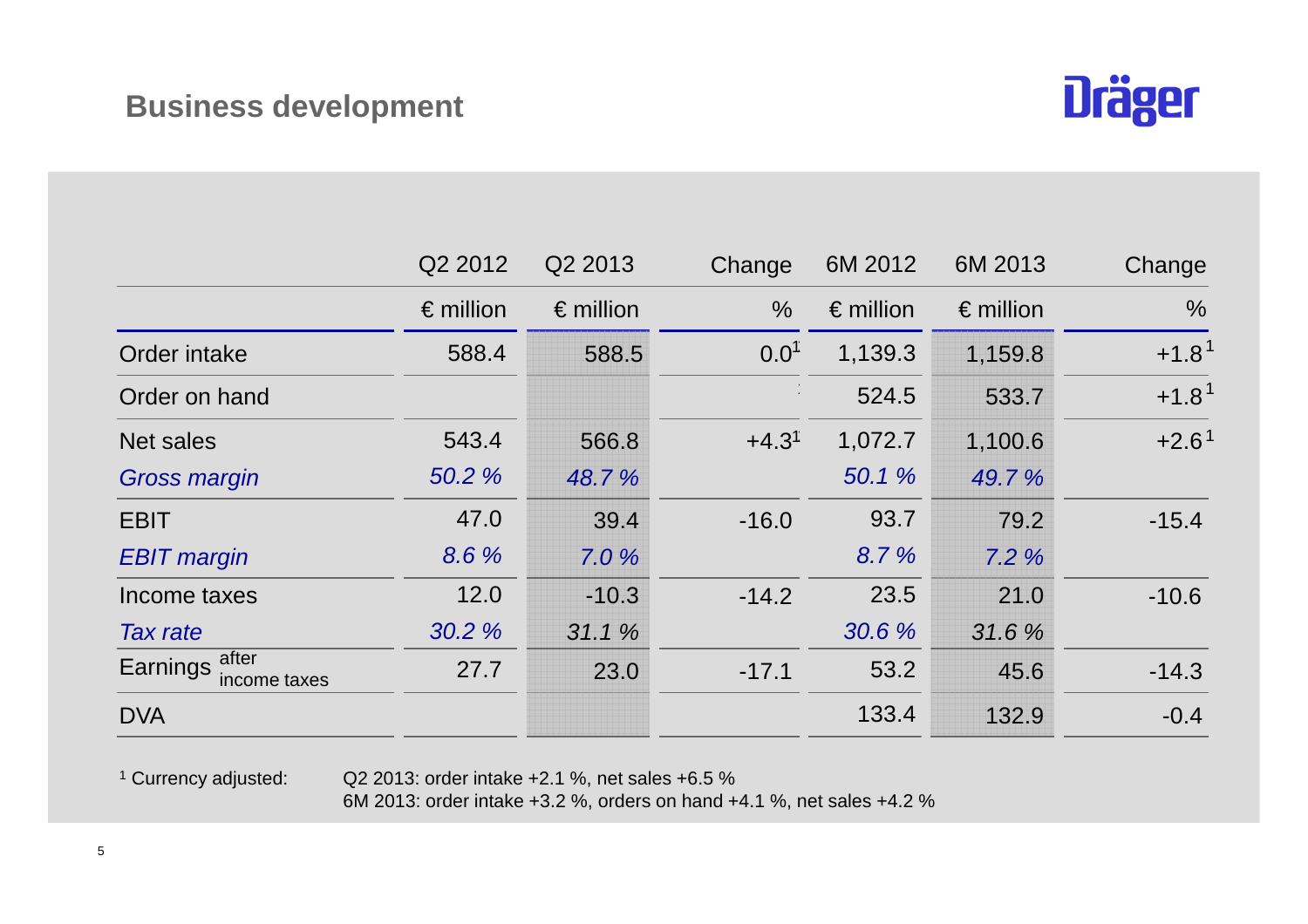#### **Business development**Medical division: order entry in Q2 2013



| in $\epsilon$ million |                         | 385.4     | $+1.5%$             | 387.1     |  |
|-----------------------|-------------------------|-----------|---------------------|-----------|--|
|                       | Germany                 |           | $+2.9%$             |           |  |
|                       | Europe<br><b>Others</b> |           | $-7.4%$             |           |  |
|                       | Americas                |           | $-7.0%$             |           |  |
|                       | Asia / Pacific          |           | $+ 15.8 %$          |           |  |
|                       | <b>Others</b>           |           | $+28.8%$            |           |  |
|                       |                         | Q2 / 2012 | $\triangle$ FX adj. | Q2 / 2013 |  |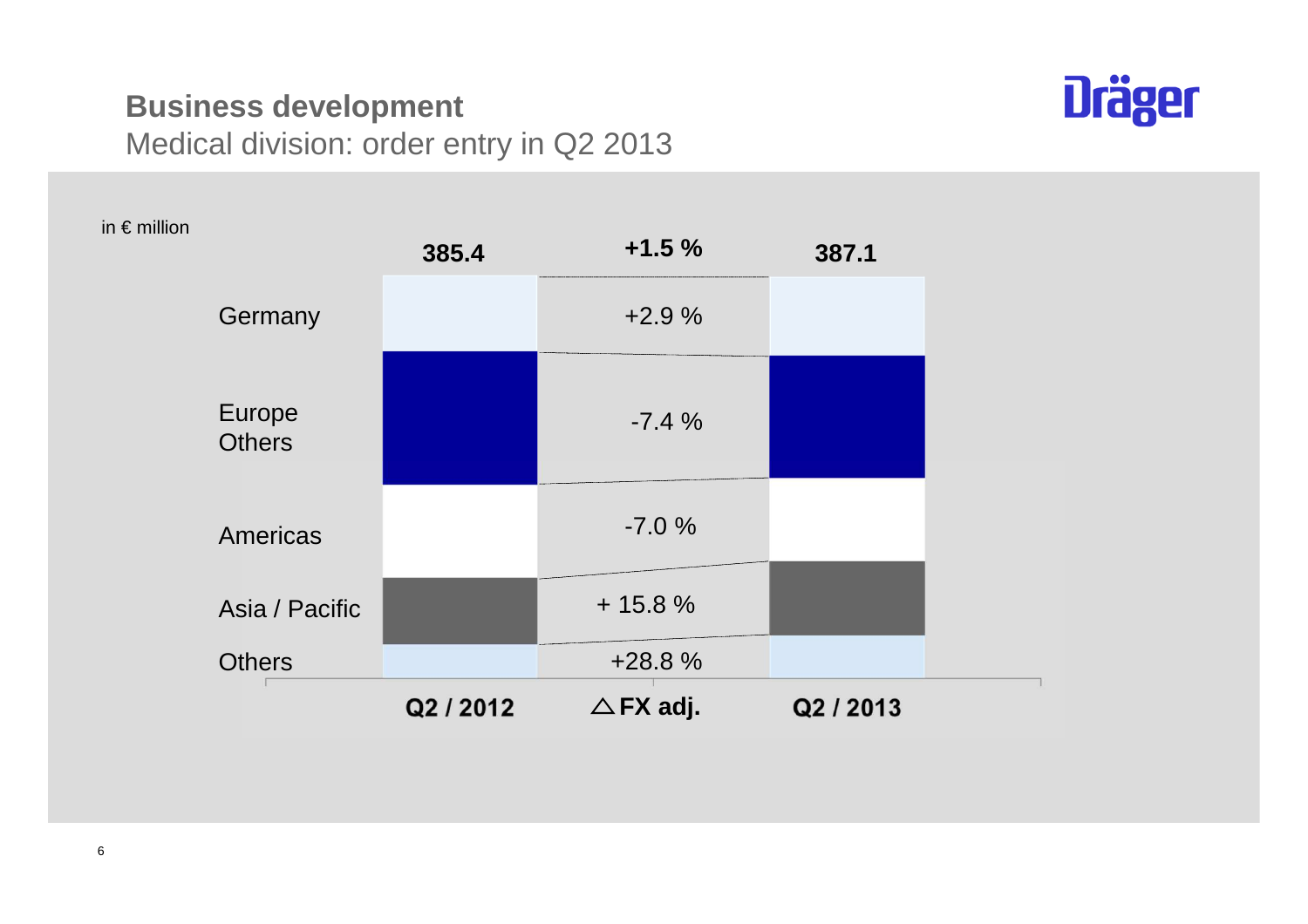#### **Business development**Medical division



|                    | Q <sub>2</sub> 2012 | Q <sub>2</sub> 2013 | Change        | 6M 2012            | 6M 2013            | Change        |
|--------------------|---------------------|---------------------|---------------|--------------------|--------------------|---------------|
|                    | $\epsilon$ million  | $\epsilon$ million  | $\frac{0}{0}$ | $\epsilon$ million | $\epsilon$ million | $\frac{0}{0}$ |
| Order intake       | 387.1               | 385.4               | $-0.41$       | 735.7              | 749.2              | $+1.81$       |
| Orders on hand     |                     |                     |               | 369.7              | 348.9              | $-5.61$       |
| Net sales          | 348.0               | 363.4               | $+4.4$        | 685.7              | 704.4              | $+2.7$        |
| <b>EBIT</b>        | 32.2                | 25.6                | $-20.3$       | 60.3               | 53.3               | $-11.6$       |
| <b>EBIT</b> margin | 9.2%                | 7.1%                |               | 8.8%               | 7.6%               |               |
| <b>DVA</b>         |                     |                     |               | 133.5              | 125.7              | $-5.9$        |

<sup>1</sup> Currency adjusted:

Q2 2013: order intake +1.5 %, net sales +6.5 % 6M 2013: order intake +3.2 %, orders on hand -3.3%, net sales +4.3 %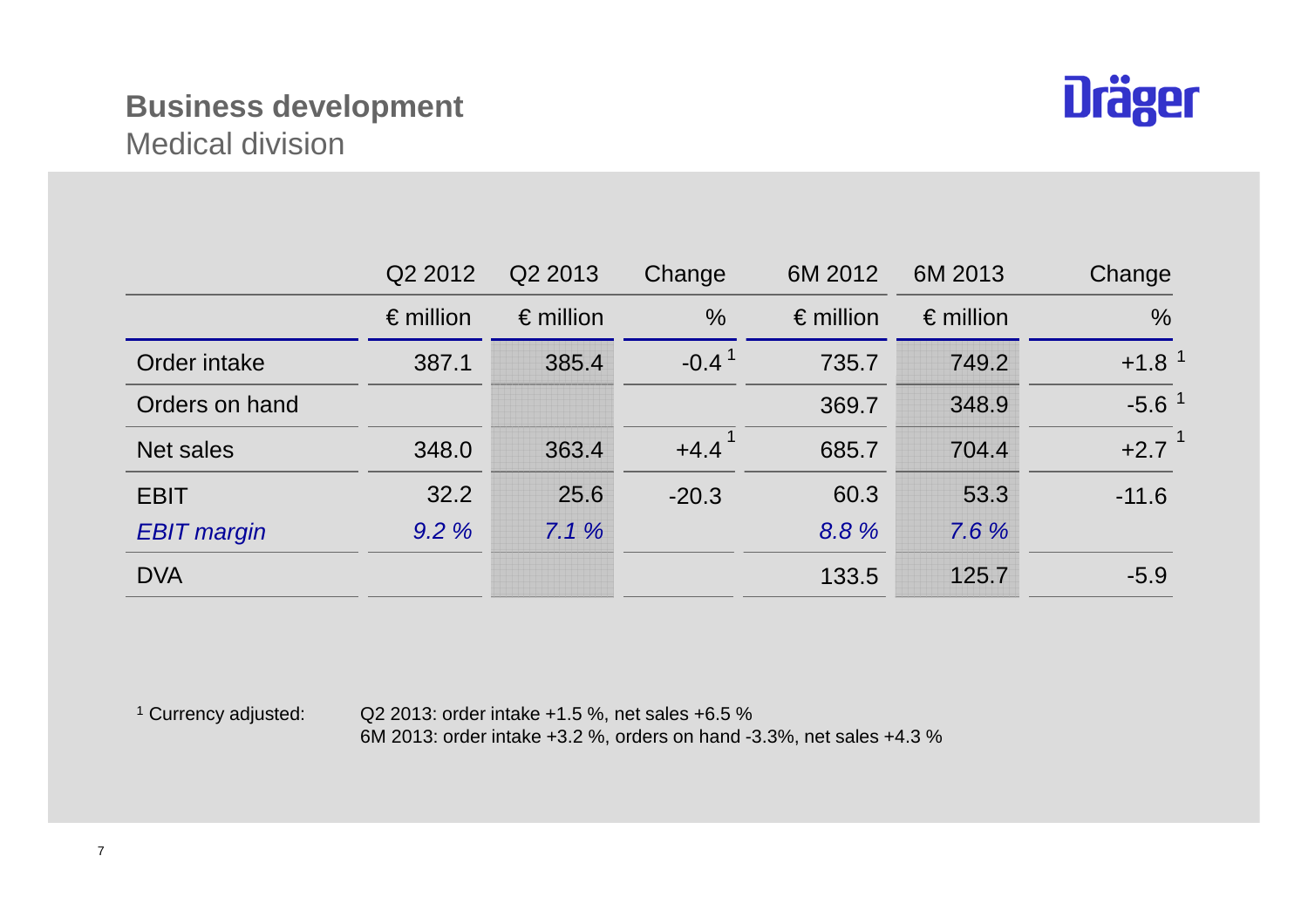#### **Business development**Safety division: order entry in Q2 2013



| in $\epsilon$ million |                                 | 209.6     | $+2.6%$             | 210.7     |  |
|-----------------------|---------------------------------|-----------|---------------------|-----------|--|
|                       | Germany                         |           | $-11.8%$            |           |  |
|                       | Europe<br><b>Others</b>         |           | $+5.2%$             |           |  |
|                       | Americas                        |           | $+11.7%$            |           |  |
|                       | Asia / Pacific<br><b>Others</b> |           | $+4.8%$<br>$+12.3%$ |           |  |
|                       |                                 | Q2 / 2012 | $\triangle$ FX adj. | Q2 / 2013 |  |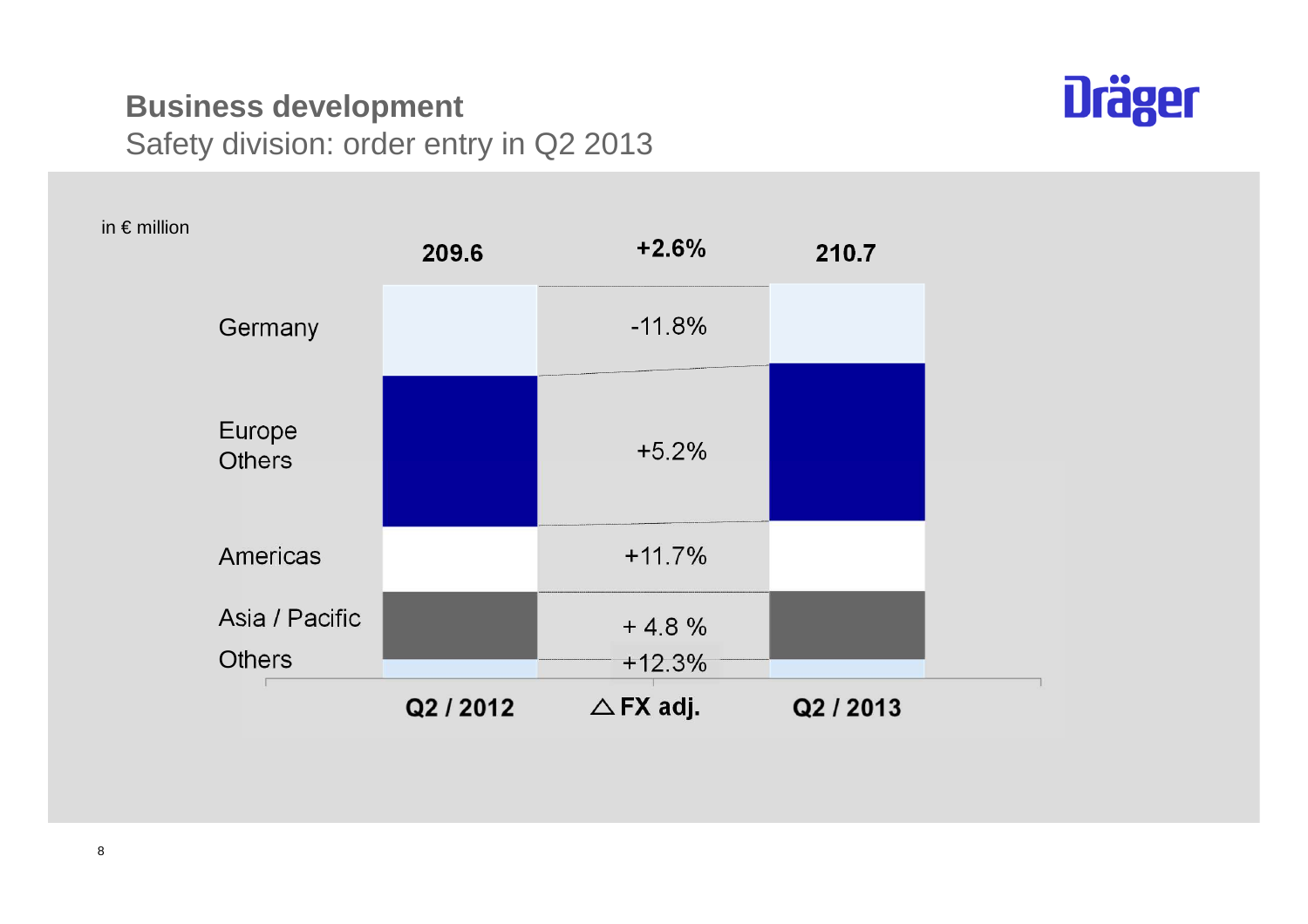### **Business development**Safety division



|                    | Q2 2012            | Q2 2013            | Change            | 6M 2012            | 6M 2013            | Change        |
|--------------------|--------------------|--------------------|-------------------|--------------------|--------------------|---------------|
|                    | $\epsilon$ million | $\epsilon$ million | $\%$              | $\epsilon$ million | $\epsilon$ million | $\frac{0}{0}$ |
| Order intake       | 209.6              | 210.7              | $+0.5^{\text{1}}$ | 419.5              | 426.2              | $+1.61$       |
| Orders on hand     |                    |                    |                   | 156.7              | 186.2              | $+18.91$      |
| Net sales          | 202.9              | 211.3              | $+4.1$            | 402.4              | 412.0              | $+2.4$        |
| <b>EBIT</b>        | 24.8               | 21.8               | $-12.2$           | 52.3               | 40.3               | $-23.0$       |
| <b>EBIT</b> margin | 12.2%              | 10.3%              |                   | 13.0 %             | 9.8%               |               |
| <b>DVA</b>         |                    |                    |                   | 64.2               | 66.2               | $+3.1$        |

<sup>1</sup> Currency adjusted:

Q2 2013: order intake +2.6 %, net sales +6.3 % 6M 2013: order intake +3.0 %, orders on hand +21.1 %, net sales +3.8 %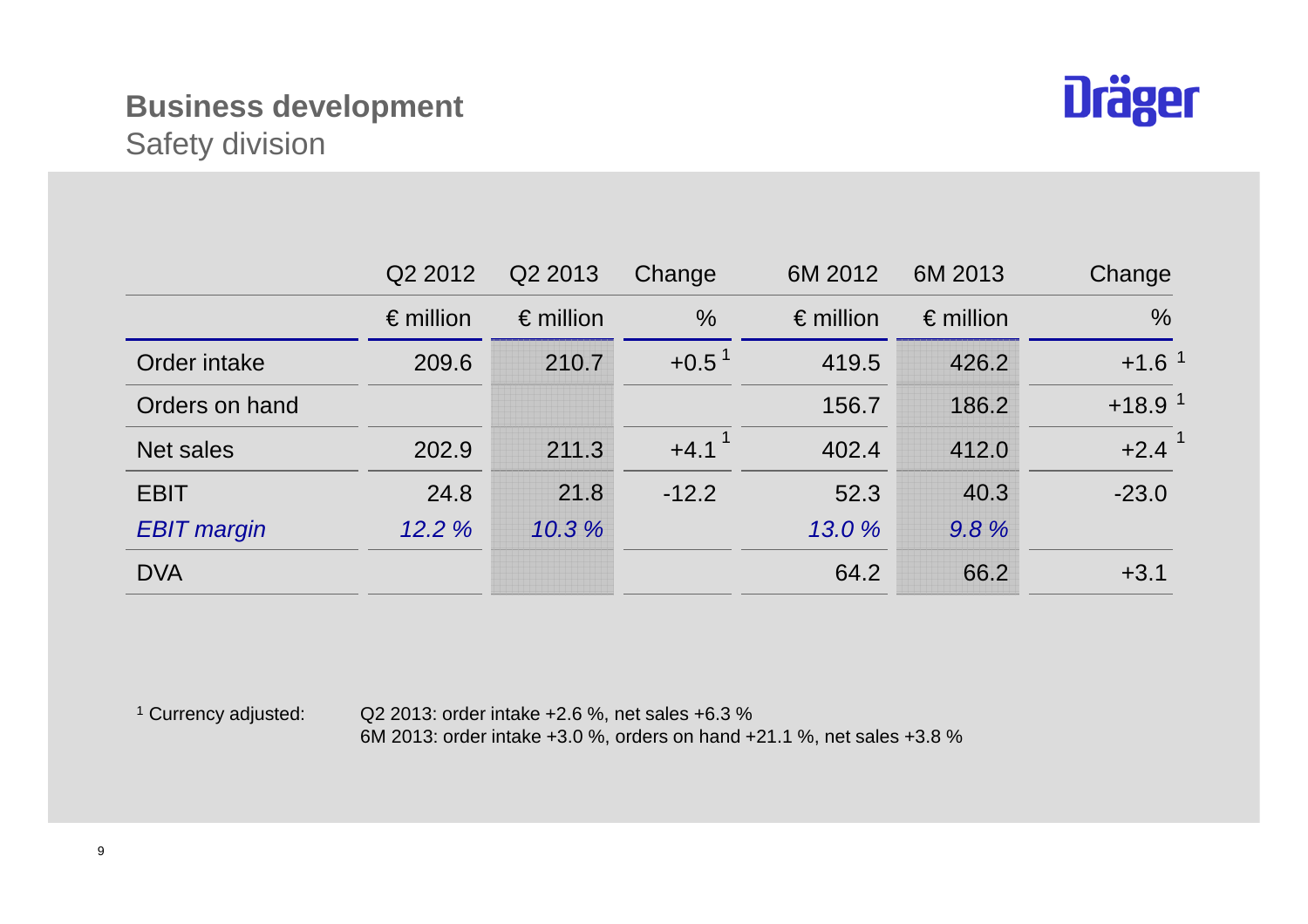# **Key figures**



|                                                      | 6M 2012            | 6M 2013            | Change        |
|------------------------------------------------------|--------------------|--------------------|---------------|
|                                                      | $\epsilon$ million | $\epsilon$ million | $\frac{0}{0}$ |
| Cash flow from operating activities                  | 48.7               | $-11.0$            | $-122.6$      |
| Investments                                          | 33.9               | 43.5               | $+28.2$       |
| Cash and cash equivalents <sup>1</sup>               | 307.9              | 197.2              | $-36.0$       |
| Net financial debt <sup>1</sup>                      | 143.5              | 130.9              | $-8.8$        |
| Net financial debt <sup>1</sup> /EBITDA <sup>2</sup> | 0.5                | 0.5                |               |
| Capital employed <sup>1</sup>                        | 920.6              | 997.6              | $+8.4$        |
| <b>EBIT<sup>2</sup>/Capital Employed (ROCE)</b>      | 23.1 %             | 21.6%              |               |
| Net working capital <sup>1</sup>                     | 398.5              | 499.8              | $+25.4$       |

1 Values at due date

 $^2$  EBITDA and accordingly EBIT of the last twelve months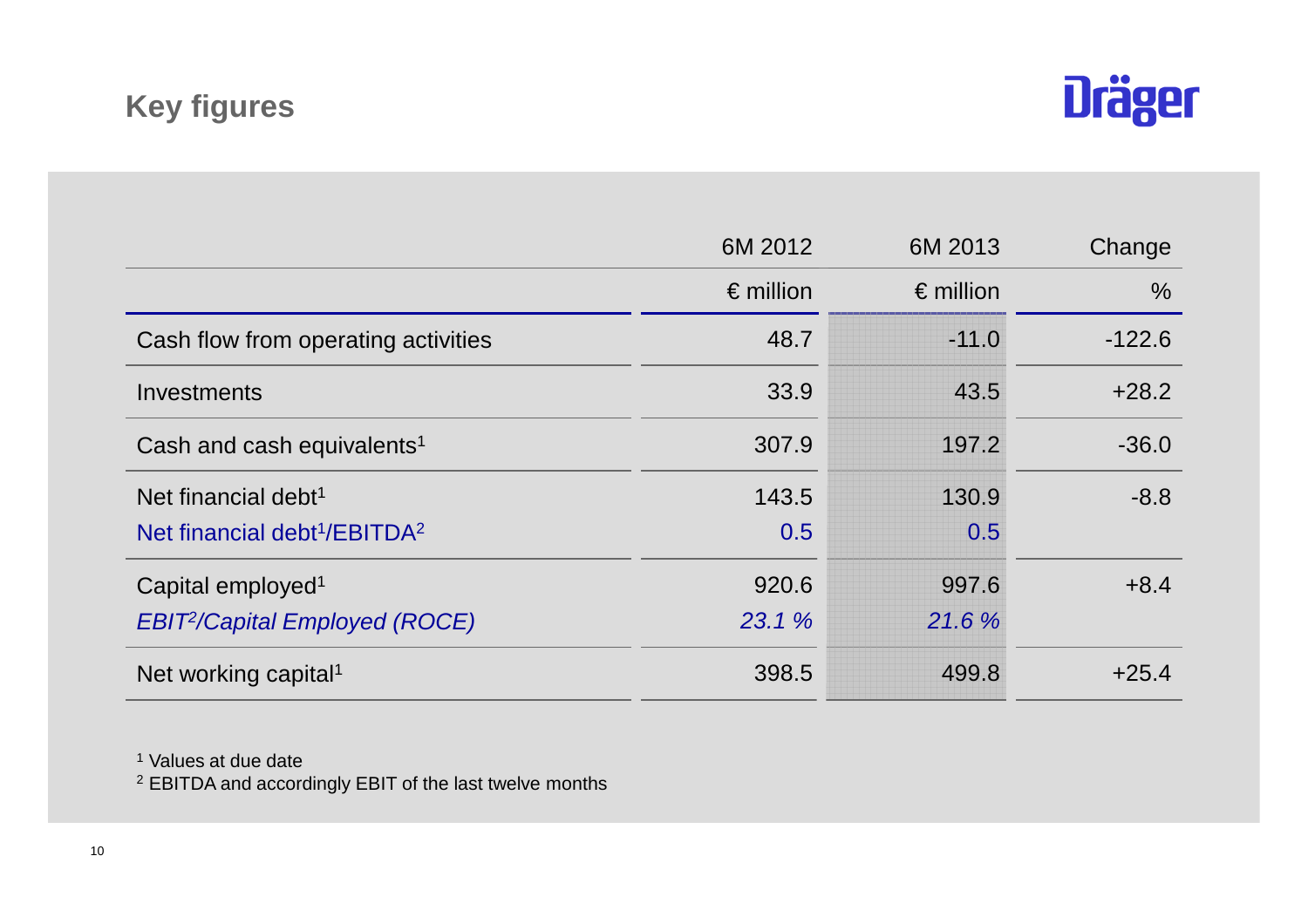# **Functional expenses**



|                                 | Q2 2012            | Q2 2013            | Change        |                    | 6M 2012 6M 2013    | Change        |
|---------------------------------|--------------------|--------------------|---------------|--------------------|--------------------|---------------|
|                                 | $\epsilon$ million | $\epsilon$ million | $\frac{0}{0}$ | $\epsilon$ million | $\epsilon$ million | $\frac{0}{0}$ |
| Research and development costs  | 47.6               | 51.6               | $+8.3$        | 93.8               | 100.0              | $+6.6$        |
| in % of net sales               | 8.8%               | 9.1%               |               | 8.7%               | 9.1%               |               |
| Marketing and selling expenses  | 147.9              | 153.2              | $+3.6$        | 289.5              | 302.8              | $+4.6$        |
| in % of net sales               | 27.2%              | 27.0%              |               | 27.0 %             | 27.5 %             |               |
| General administrative expenses | 33.6               | 28.9               | $-14.1$       | 64.0               | 63.0               | $-1.5$        |
| in % of net sales               | 6.2%               | 5.1%               |               | 6.0%               | 5.7%               |               |
| <b>Expenses Total</b>           | 227.5              | 235.3              | $+3.4$        | 444.4              | 467.2              | $+5.1$        |
| in % of net sales               | 41.9%              | 41.5 %             |               | 41.4 %             | 42.4 %             |               |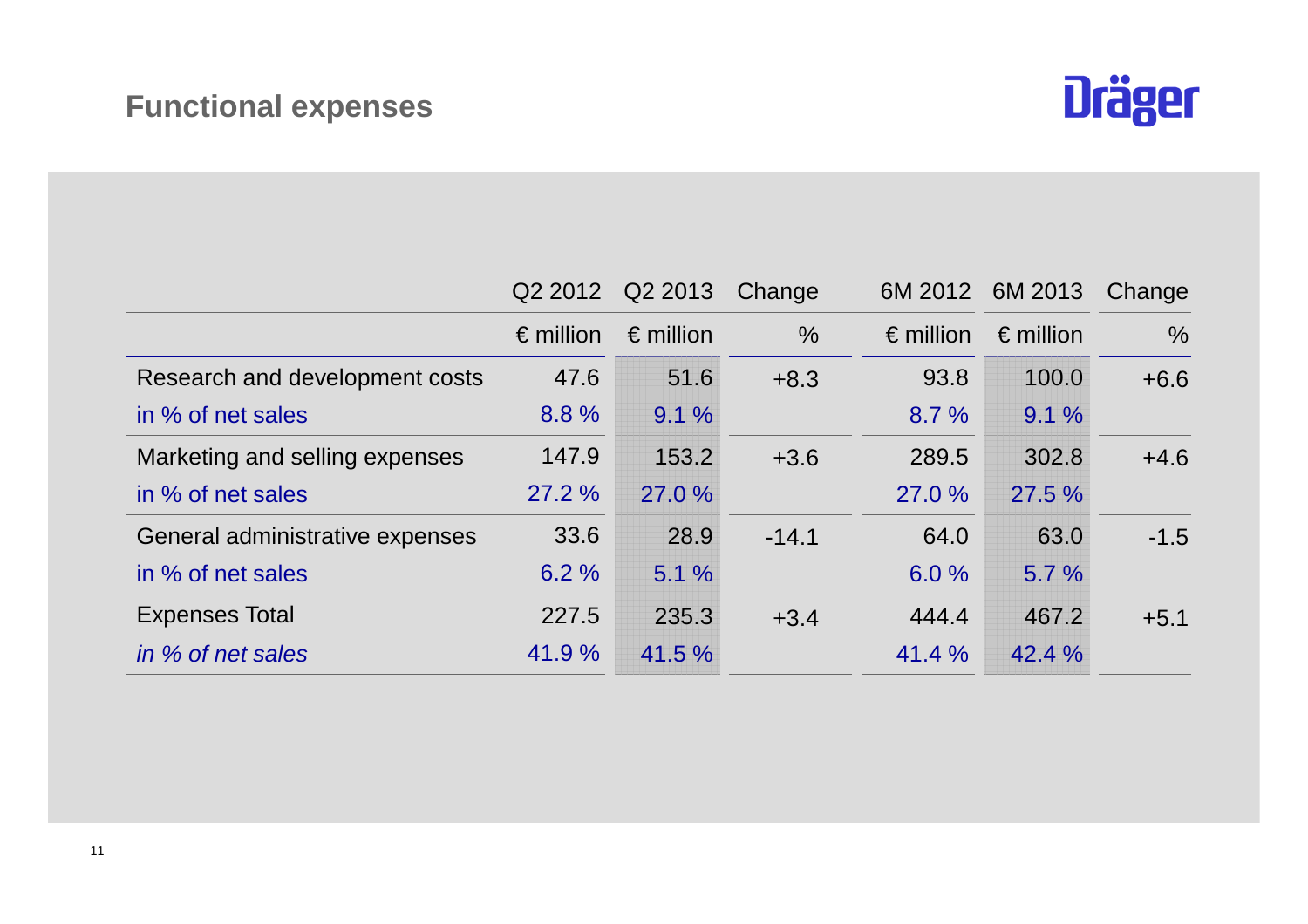

|                                | 2012                                     | 2013                     | <b>Midterm</b><br>2018 |
|--------------------------------|------------------------------------------|--------------------------|------------------------|
| <b>Net sales</b>               | $+5.2%$<br>(currency adjusted<br>$+2.5%$ | $2.0\% - 4.0\%$          | CAGR > 4%              |
| <b>EBIT margin</b>             | 9.7%                                     | $8.0\% - 10.0\%$         | $10.0\% - 12.0\%$      |
| <b>Gross Margin</b>            | 49.2 %                                   | 48.5 % - 49.5 %          |                        |
| <b>Cash flow</b><br>conversion | 77 %<br>of EBIT                          | $50\% - 70\%$<br>of EBIT |                        |
| <b>Equity ratio</b>            | 34.7 %                                   | $35\% - 38\%$            |                        |
|                                |                                          |                          |                        |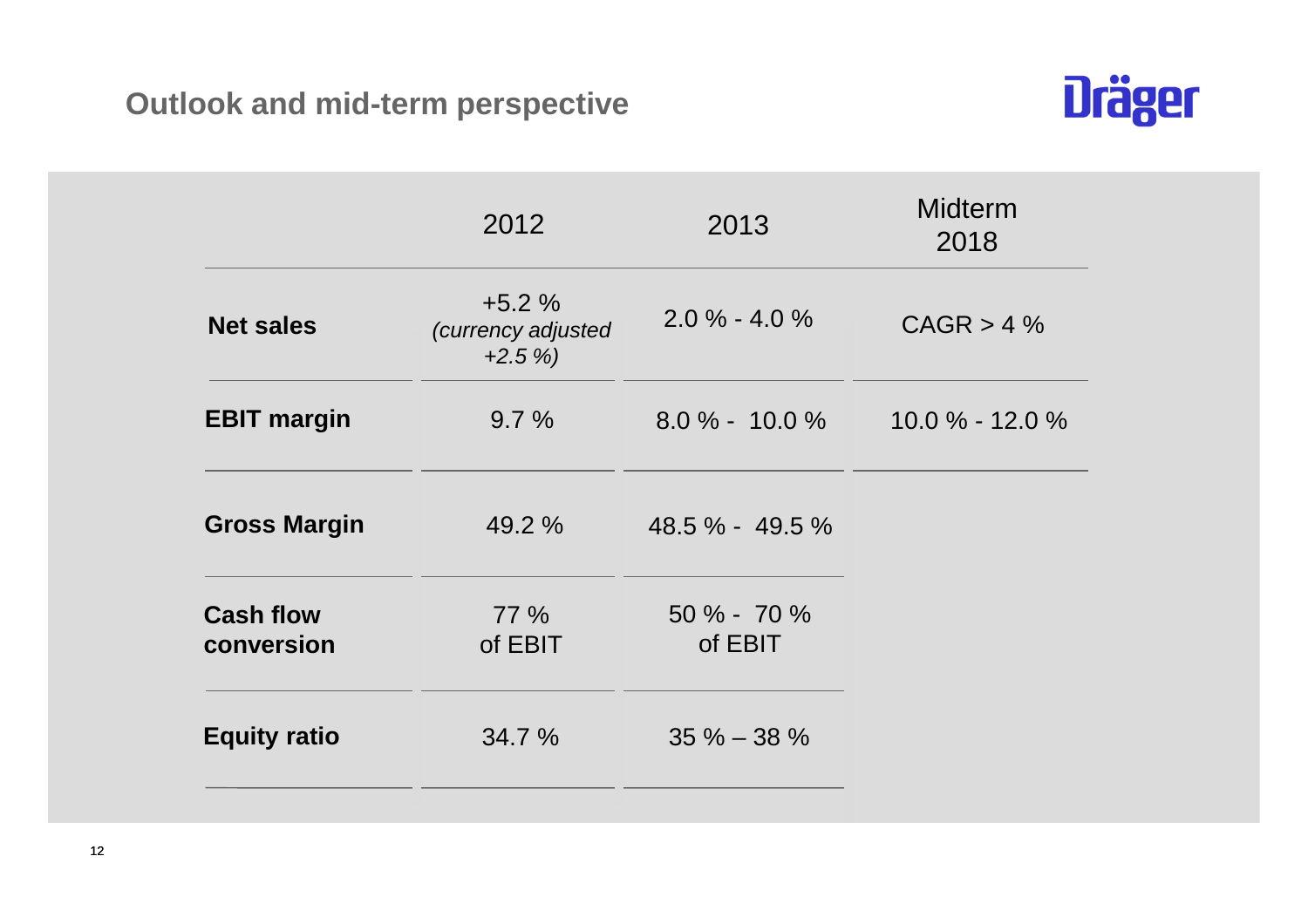# **Appendix**



1. Financial calendar

2. Contact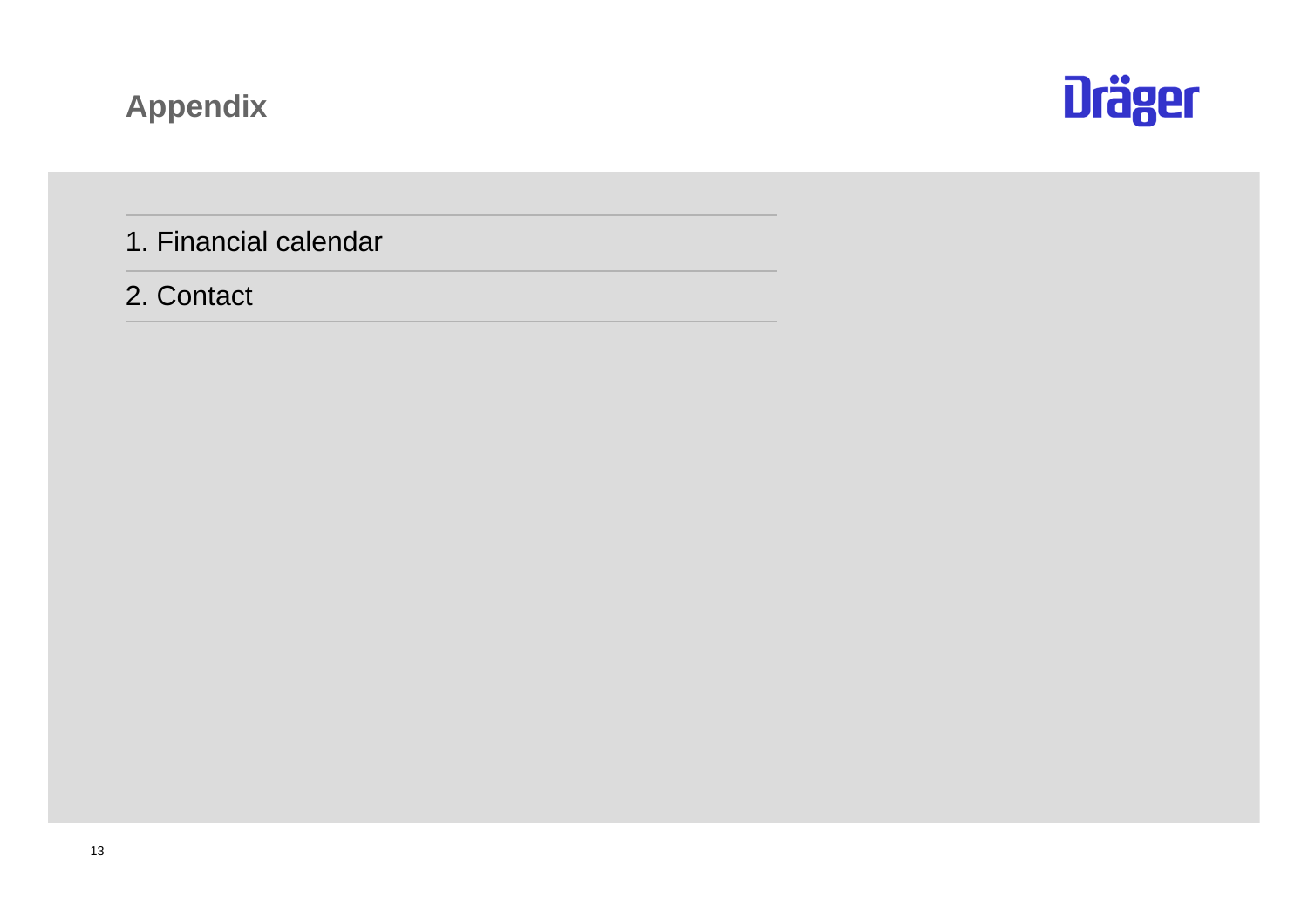

| <b>March 12, 2012</b>   | Accounts press conference, Hamburg<br>Analysts' meeting, Frankfurt |
|-------------------------|--------------------------------------------------------------------|
| May 2, 2012             | Report for the first three months 2013<br>Conference call, Lübeck  |
| May 3, 2012             | Annual shareholders' meeting, Lübeck                               |
| <b>August 1, 2012</b>   | Report for the first six months 2013<br>Conference call, Lübeck    |
| <b>October 31, 2012</b> | Report for the first nine months 2013<br>Conference call, Lübeck   |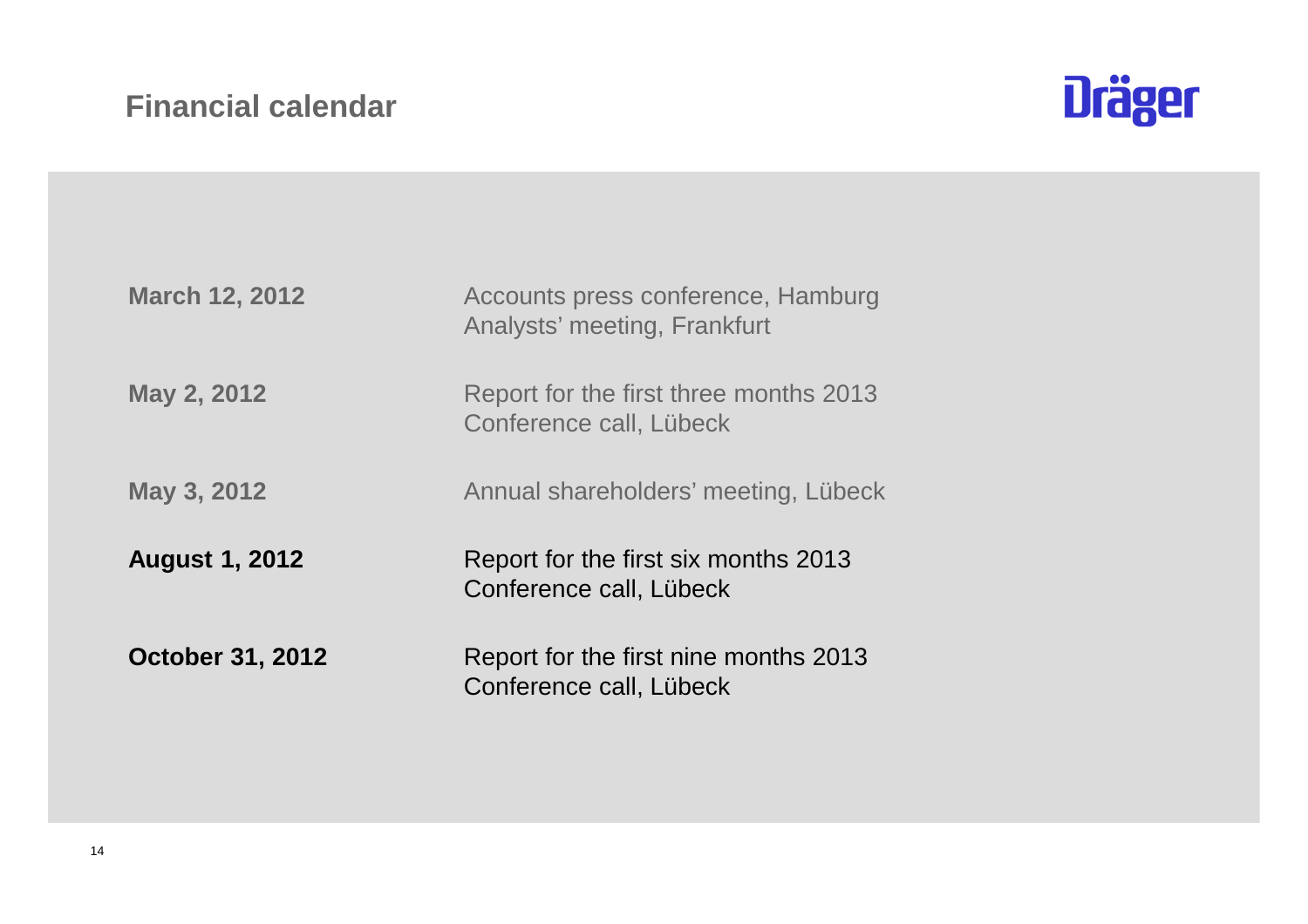#### **Contact**



#### **Melanie Kamann Thomas Fischler**Corporate Communications **Investor Relations**

Moislinger Allee 53−55 Moislinger Allee 53−5523558 Lübeck, Germany 23558 Lübeck, Germany

| Tel | +49 451 882-3998       |
|-----|------------------------|
| Fax | +49 451 882-3944       |
|     | Mobile +49 170 8558152 |

melanie.kamann@draeger.com thomas.fischler@draeger.comwww.draeger.com www.draeger.com

Drägerwerk AG & Co. KGaA Drägerwerk AG & Co. KGaA 23558 Lübeck, Germany

| Tel | +49 451 882-3998       |       | +49 451 882-2685        |
|-----|------------------------|-------|-------------------------|
| Fax | +49 451 882-3944       | - Fax | +49 451 882-3296        |
|     | Mobile +49 170 8558152 |       | Mobile +49 151 12245295 |